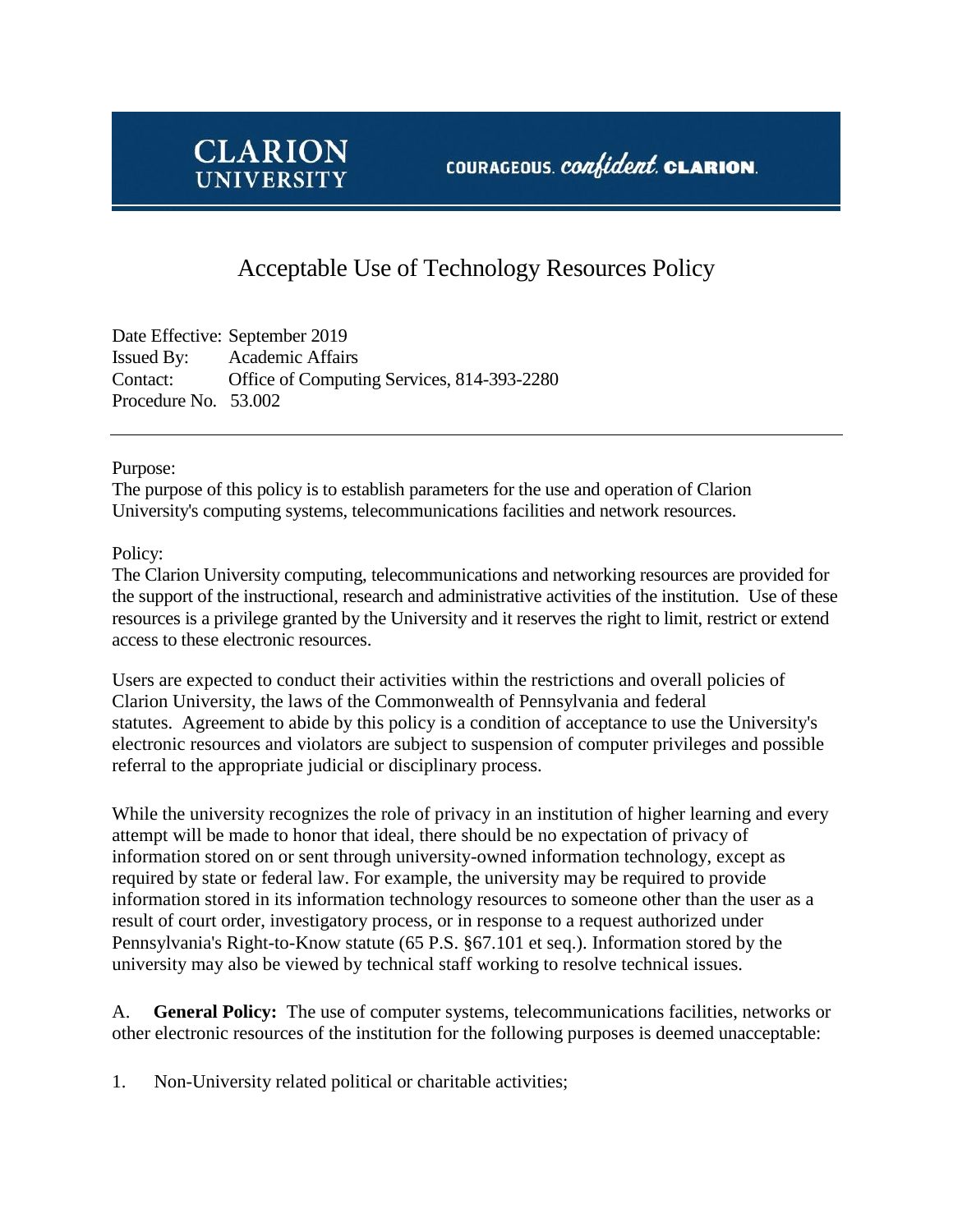2. Commercial uses including (but not limited to) the promotion of "for profit" and/or privately owned businesses or sale of private property;

3. To abuse, defame, harass or threaten another individual or group;

4. To commit fraud or distribute any unlawful messages;

5. Excessive use for frivolous, non-productive and/or non-University related purposes, such as (but not limited to) entering chat rooms; and

6. Other unauthorized acts or actions not in accordance with University policies, or not in the best interests of Clarion University.

B. **Protection of Resources and Data:** University data and resources must be protected to ensure the University's ability to meet its educational goals. Therefore, the following actions are prohibited:

1. Theft, damage or destruction of computing facilities, programs or data,

2. Access or use of computing facilities, programs or data that are not authorized to the user's account,

3. Sharing usernames, passwords, pin numbers or any other security related procedures, files or accounts with other individuals, such as faculty, staff or administrators sharing passwords with work study students. This is a serious security breach, especially in light of the enhanced accessibility to privileged data via the iClarion portal and other web based products.

4. Inhibiting or disrupting the operability of computer systems, telecommunications facilities, networks or other electronic resources.

5. Intentionally introducing viruses, Trojan horses, worms or similar programs onto any University systems or networks.

C. **Copying and copyright infringement:** Clarion University of Pennsylvania respects and upholds the rights of holders of copyrights, their agents and representatives. It is the responsibility of employees and students to be aware of the rights of copyright owners. Legal use of copyrighted material can include, but is not limited to, ownership, license or permission, and fair use under the US Copyright Act. Illegal use includes: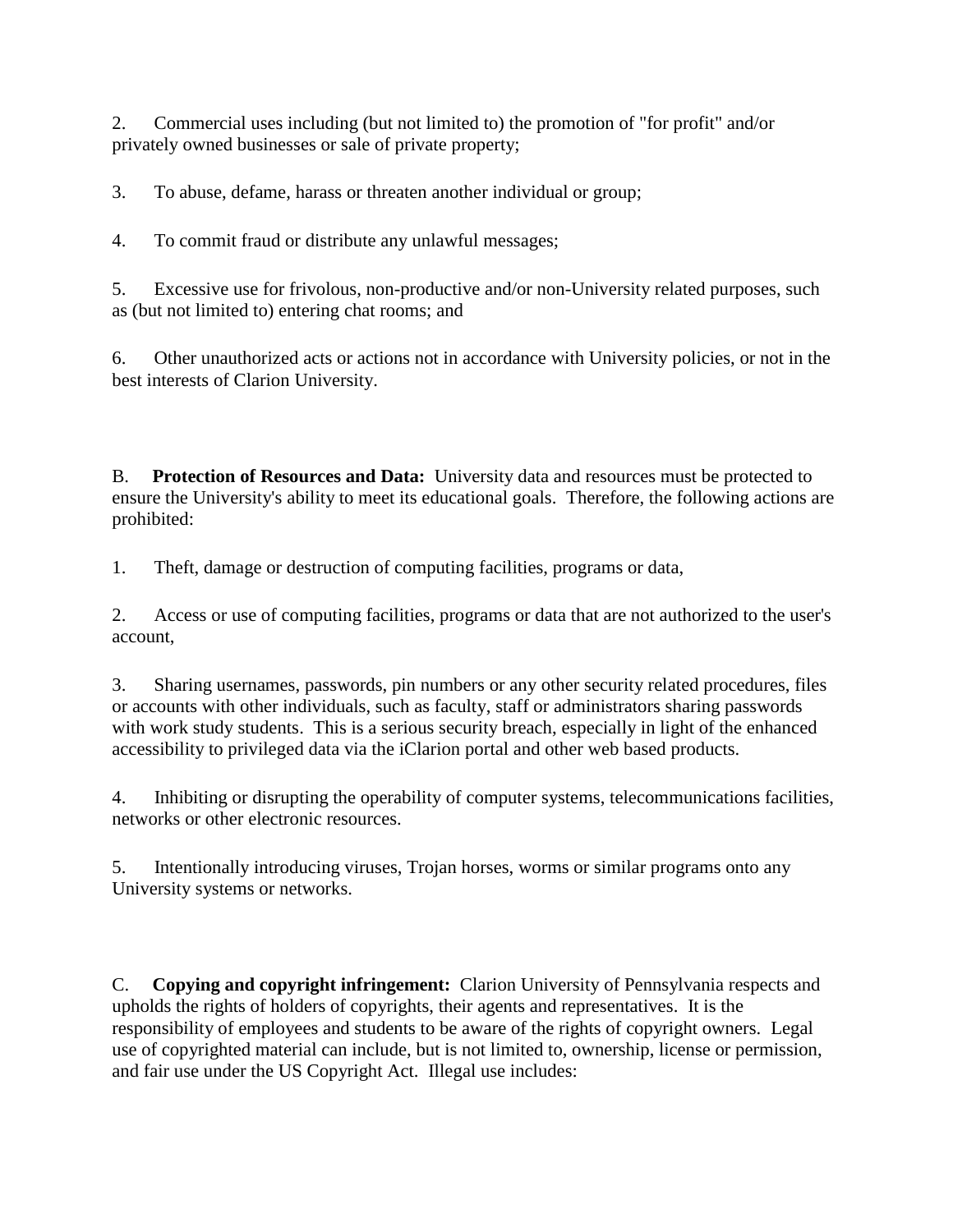1. Reproducing or allowing others to reproduce copyrighted software material in any form without proper authorization, or not in keeping with the University's copyright regulations or federal and state laws,

2. The use of software applications that allow for the direct sharing of music, movies, games, and software over the Internet when such peer-to-peer file sharing contains copyrighted works without the permission of the copyright holder.

D. **Viruses and Security Updates:** Computing Services has implemented automated distribution procedures for virus and security updates to standard, University owned servers, desktop and laptop computers. However, Computing Services does not have the personnel or expertise to support the myriad specialty systems that need to be connected to the network or to support residential students' systems. Therefore, to protect the viability of the University's electronic resources:

1. It is the responsibility of the end user of any specialty electronic system that utilizes a computer based operating system, such as a copier, document imaging system or ITV system, to ensure that virus protection and security updates are provided by their maintenance contractors.

2. It is the responsibility of residence hall students to install all security patches and to maintain up-to-date anti-virus software on their systems, if they are connected to the residence hall network or to CNet via wireless. If students do not maintain their systems properly and adversely affect the University's system(s), they will be disconnected from the network and may be subject to a reconnect fee.

E. **Email Communication:** The Clarion University email system is considered an official means of communication and all students and employees are responsible for information sent to them via their Clarion account. All students and employees are given a Clarion University email account. With respect to those email accounts:

1. It is the responsibility of the email account owner to delete unwanted messages and attachments, and to otherwise maintain their account.

2. Faculty and staff must use their university e-mail for all university business. In order to protect university information and clearly distinguish official University business as opposed to personal communications, employees are not permitted to use non-university email accounts (e.g. personal gmail, yahoo, Comcast, etc.) to conduct University business. Faculty and staff email accounts may not be configured to redirect e-mail to personal accounts (gmail, yahoo, other e-mail providers) nor may faculty/staff personal accounts be configured to send e-mail on behalf of their @clarion.edu e-mail account.